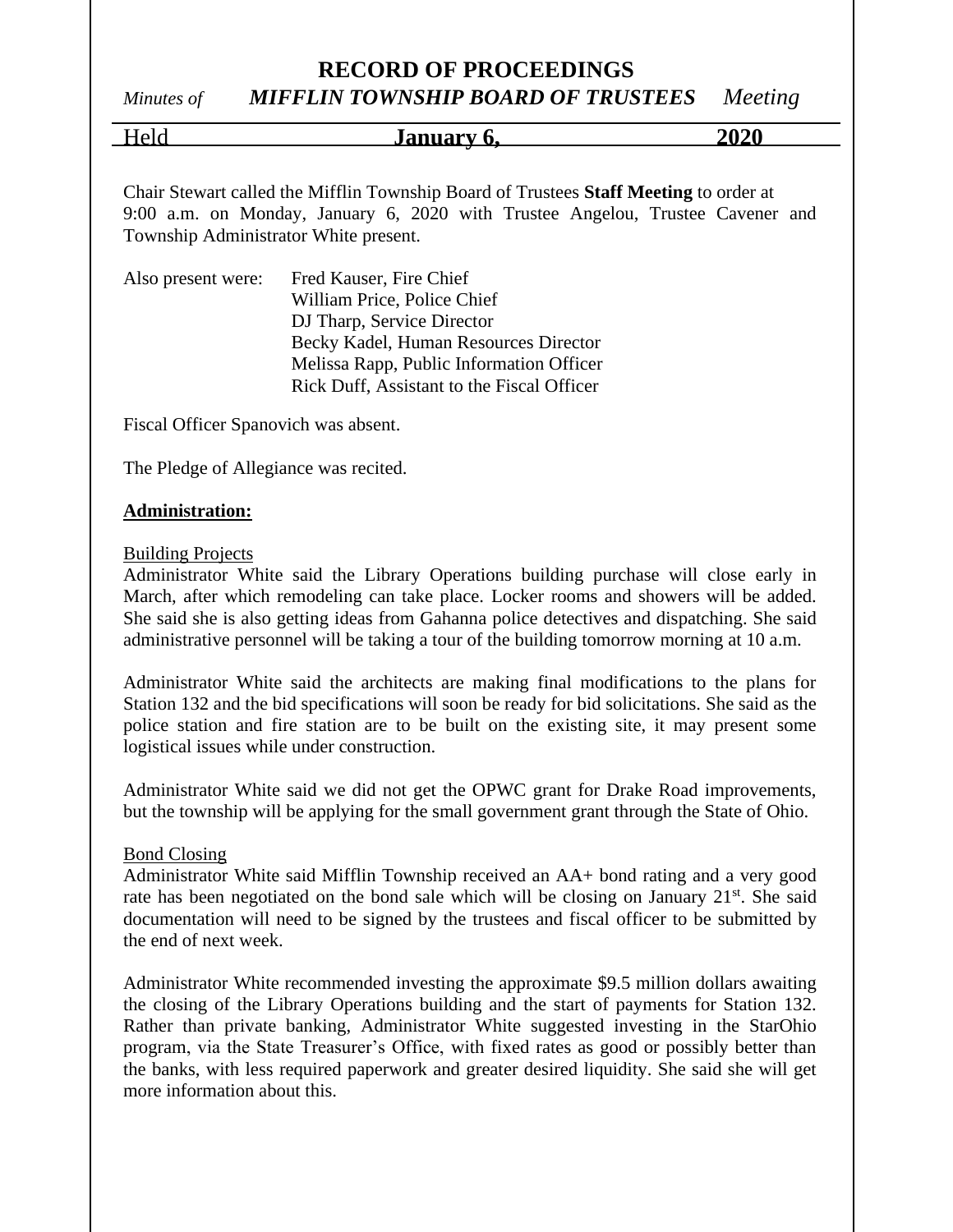### **RECORD OF PROCEEDINGS** *Minutes of MIFFLIN TOWNSHIP BOARD OF TRUSTEES Meeting*

### Held **January 6,** 2020

#### IT Director

Administrator White said there is a need to have someone oversee the IT-related planning necessary for the upcoming relocation to the Library Operations building. She said Chief Kauser has been doing this, but it is not his job and requires someone dedicated to overseeing the large upcoming IT projects. Currently, Gahanna is in the process of extending the fiber to the Library Operations building. She said AT&T will install the trunk lines. She said in addition to new wiring, there will be a new key card system, Wi-Fi, MECC, XT911, Audio/Visual and CAD installations required. She said the move will be a big project in addition to many other upcoming IT-related projects such as the ones at the new police/Station 132 building. She said it is time we hire someone to oversee these projects and work with KeyTel on a permanent basis due to the ongoing large projects. She said, for example, with Gahanna Police Dispatching moving into the MECC area, other entities may possibly want to join as well. She said we may also consider hosting other entities' data. Chief Kauser said the IT person should have advanced planning and logistical experience, much beyond technician-level experience. Chair Stewart said we should not delay. Administrator White said will work with Ms. Kadel, HR Director, on a position description and have her research salaries. Administrator White said Chief Kauser has agreed to fund the position. Chief Kauser said other townships and municipalities could share in the funding of the position ongoing. He said hiring someone with familiarity of the current operations is important and he has a couple candidates from other agencies in mind.

#### 2020 General Fund Budget

Administrator White said she is very comfortable with the personnel part of the general fund budget, but she does not know what the operating expenses will be in the new building. She said she has used reasonable figures, but they may need adjusting once we have moved into the new building. She said the current Admin building has been well maintained and will be funded by the Service department. She said meeting hall rental fees may be used to offset the expenses, such as new carpeting and general maintenance, of the current Admin building.

#### **Police:**

#### Levy

Chief Price said he is waiting to hear from some new members of the committee. He said he has reached out to them but has not heard back perhaps due to the holidays. He said he will continue to reach out to them.

#### Hiring

Chief Price said he has one applicant, but he is awaiting background checks. He said he has two (2) part-time officers that are training currently. He said during this training period, he will seek applicants with experience. He said he believes Mifflin Township is not receiving more applicants because of low wages. He said a neighboring agency is offering benefits plus guaranteeing 32 hours per week. He said he would like to entertain doing the same. The trustees brainstormed ideas to recruit more applicants and encouraged Chief Price to discuss any possible solution with them.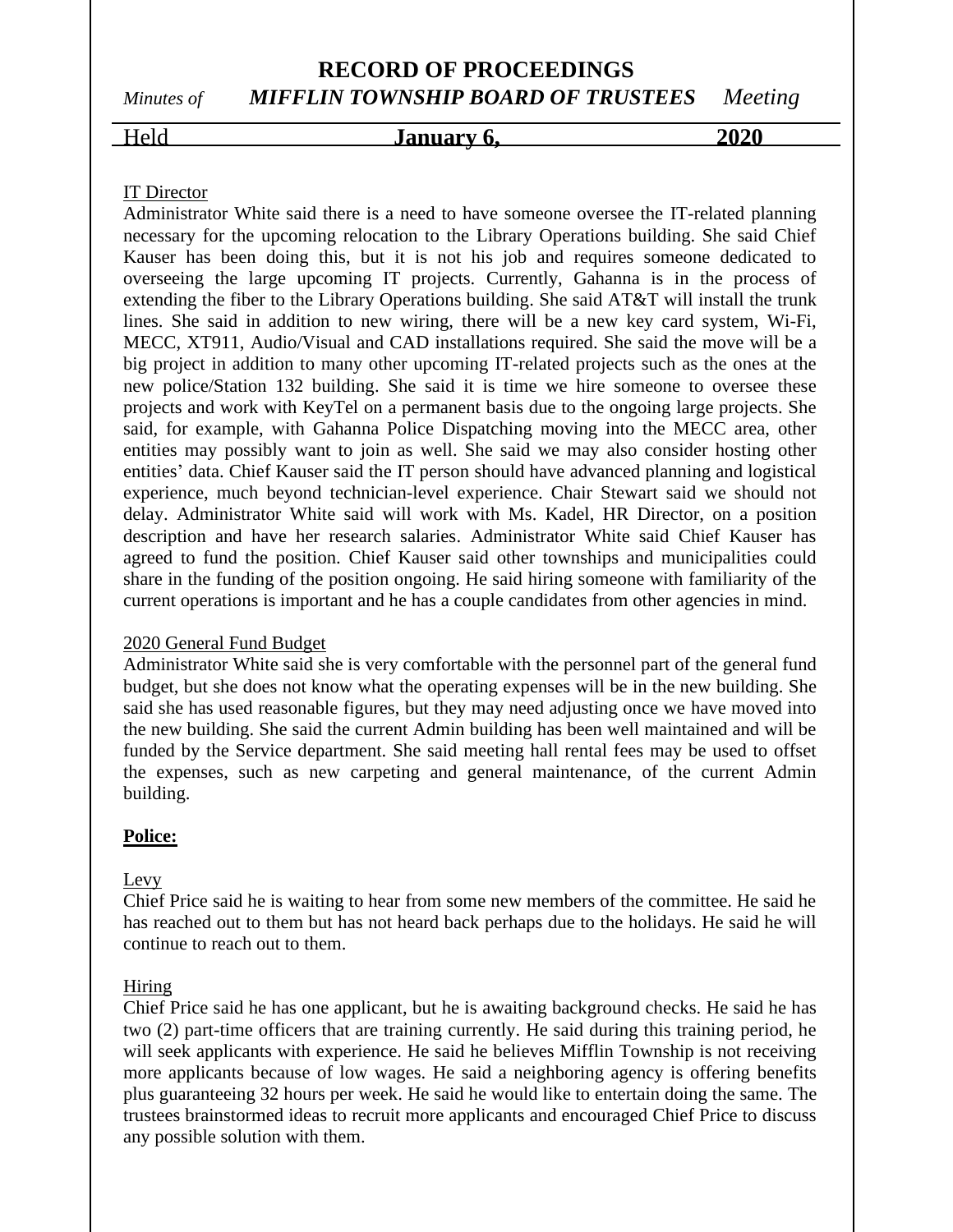## *Minutes of MIFFLIN TOWNSHIP BOARD OF TRUSTEES Meeting*

#### Held **January 6, 2020**

Lexipol

Chief Price said there are about thirty (30) policies waiting to be reviewed by the officers.

#### 2020 Police Budget

Chief Price said he is unsure about his insurance numbers as they may increase this year.

#### **Human Resources:**

#### Total Compensation Statement

Ms. Kadel provided a cover letter to accompany the Total Compensation Statement. She said she is working with Mr. Duff to generate the statement in Excel that will pull information into each customized statement. Chair Stewart complimented Ms. Kadel on the cover letter.

#### Parental Leave Policy

Ms. Kadel said the policy was amended to address the Sick Leave Incentive by which those eligible for Sick Leave Incentive who use sick leave under the Parental Leave policy to bond with their newborn child will not be eligible for the Sick Leave Incentive if that method of leave is chosen. Chief Kauser said he would like to review it and think about the small implications in terms of the dollar amounts and employee impact. After discussion amongst the trustees, Chair Stewart requested Chief Kauser work with Ms. Kadel on another possible solution. If no other solution is presented, the trustees will vote on the amendment at the next meeting.

#### Workers Comp Training

Ms. Kadel said the training was wrapped up in December. She will review her notes taken in the meetings and will identify any action items.

#### Supervisory Training

Ms. Kadel said supervisory training will be a primary focus for 2020. Topics she plans to cover are Family Medical Leave, HIPPA, injury reporting and leave management, performance reviews, interdepartmental communications and ADA compliancy. She said she is unsure as to the length of the training, possibly 1 or 2 days or multiple half day sessions.

#### FMLA Training

Ms. Kadel said she intends to provide FMLA training this year, similar to the injury reporting and leave management training.

#### New or Amended Policies

Ms. Kadel said she is working on obtaining outstanding policy acknowledgements from employees.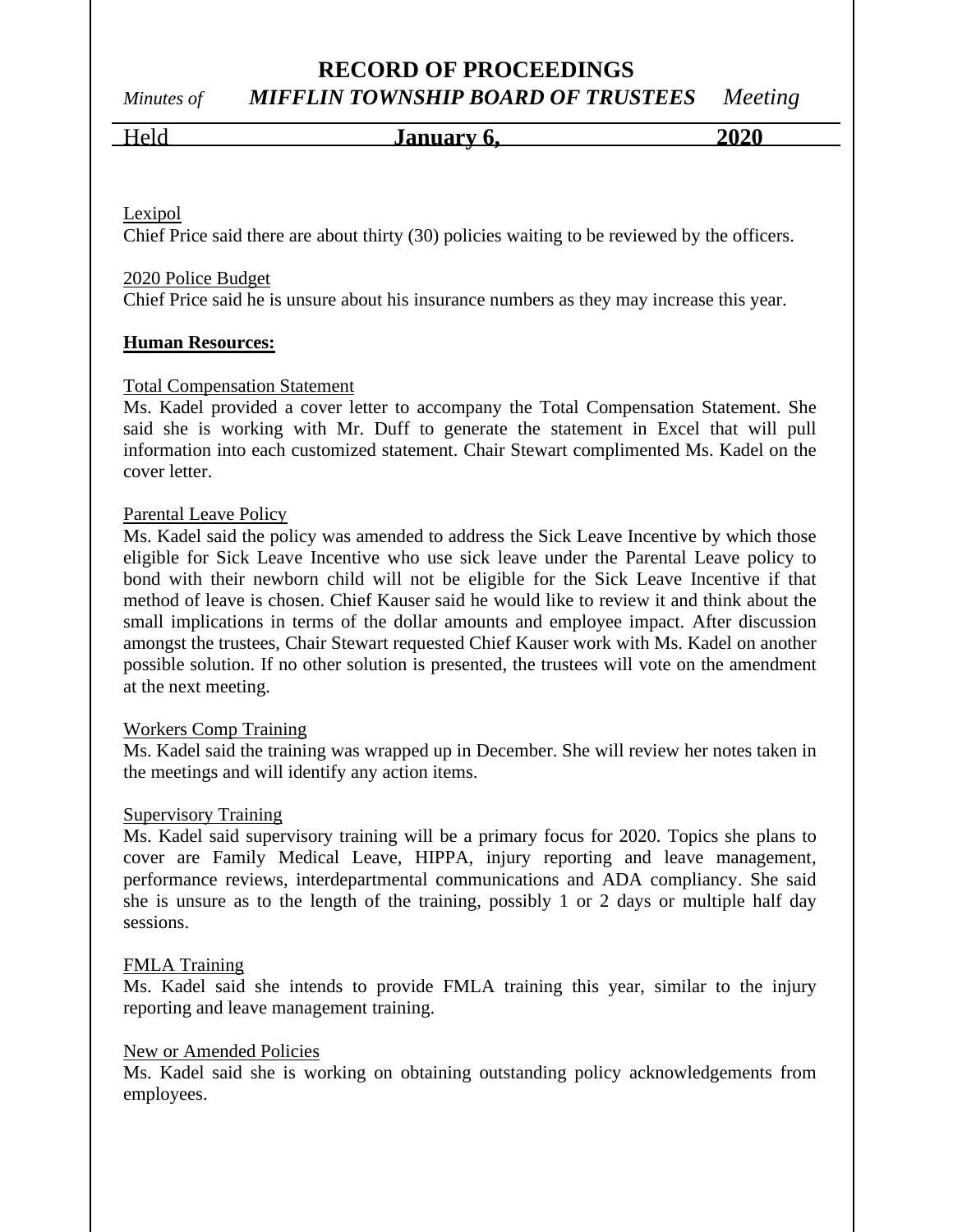### **RECORD OF PROCEEDINGS** *Minutes of MIFFLIN TOWNSHIP BOARD OF TRUSTEES Meeting*

# Held **January 6, 2020**

### DOT Drug and Alcohol Testing

Ms. Kadel said the Federal Motor Carrier Safety Administration has mandated new DOT drug and alcohol testing requirements effective today. She is working with Mr. Tharp to ensure he understands the requirements. She said in addition to the regular background checks for new hires, CDL operator applicants are to be checked through a clearinghouse for prior alcohol or drug-related offenses. Ms. Kadel said the clearinghouse requirement requires that any drug or alcohol-related offense be reported to the clearinghouse. Ms. Kadel said the township will also be required to conduct an annual clearinghouse check of our active CDL employees. She said the DOT testing pool increased from 25% to 50%, in which our CDL employees will need to be notified, and she will be looking into having a formal DOT Drug Free Safety Program policy written. There was discussion about our current testing protocol.

#### 2020 HR Budget

There were no questions or comments about the budget.

#### **PIO:**

#### Bond Rating

Ms. Rapp said she has put together a press release about the bond rating to be sent out this week. She said she would target business outlets such as *Business First*. She said she will provide a draft copy for review.

#### Website Redesign/Branding

Ms. Rapp said she will be scheduling interviews for the website redesign/branding project. She plans to select three for consideration by the next staff meeting.

#### Community Church Meeting

Ms. Rapp said she will contact the Community Church group in the unincorporated area to see if they would like township representation at their January meeting on January 21st. It was discussed that it may be a good venue to share levy information also. Ms. Rapp said she would inquire as to how many township residents will attend and what topics are on their agenda.

#### Media Opportunities

Ms. Rapp inquired if there were any media opportunities forthcoming. She said she is trying to be more proactive in scheduling posts and seasonal holiday information. Administrator White suggested a press release in conjunction with the Columbus Metropolitan Library about the upcoming closing on the library building.

Chief Kauser requested assistance with the public relations for the levy.

#### Communications Intern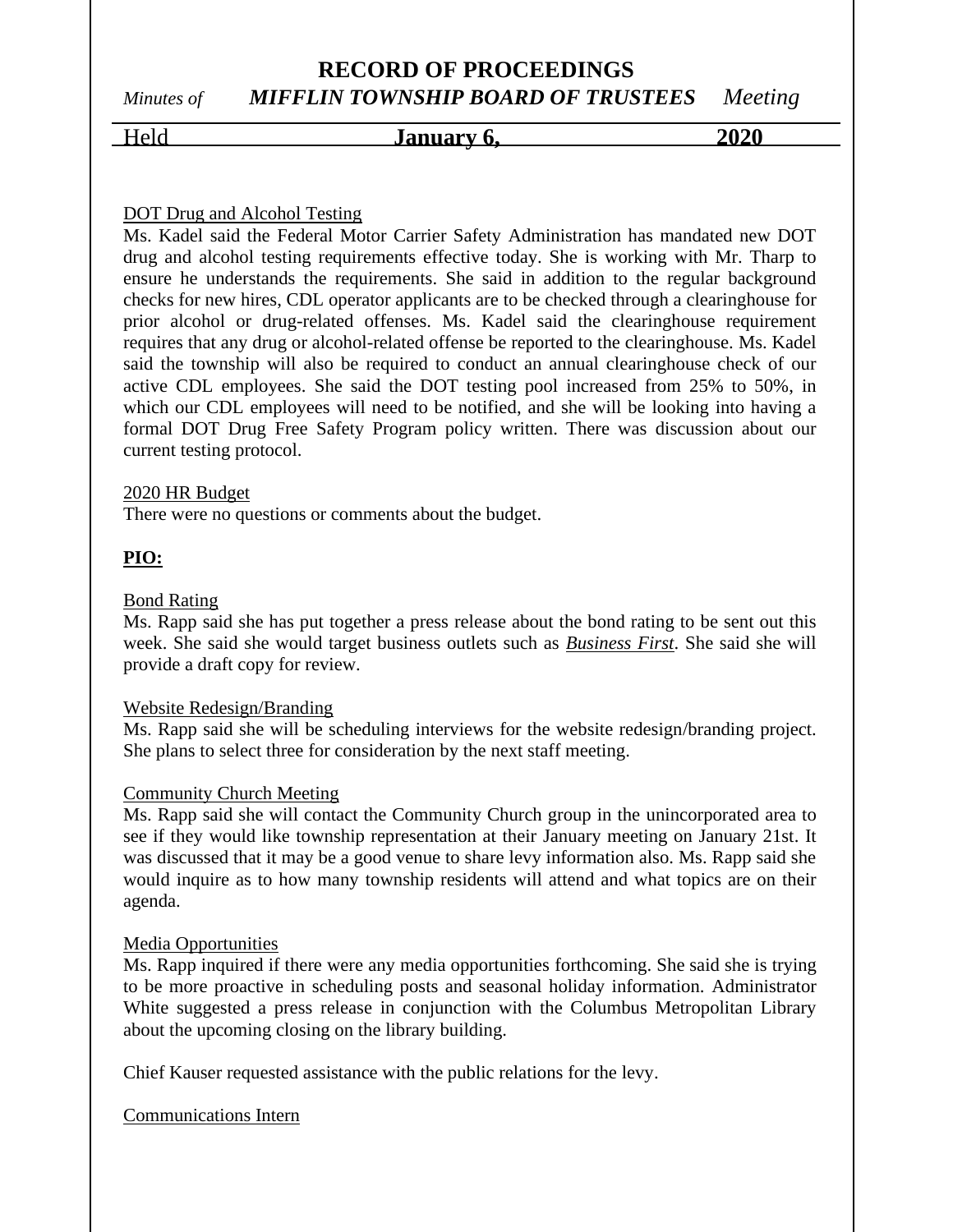#### *Minutes of MIFFLIN TOWNSHIP BOARD OF TRUSTEES Meeting*

Held **January 6,** 2020

Ms. Rapp said she has a resume for a possible communications intern from MORPC. Ms. Rapp said she did not include an intern in her budget, therefore, it will need to be amended. Township Newsletter

Ms. Rapp said she is working on a newsletter template in both printed and electronic form with links directing to the website. She plans to have the first newsletter go out on March 1 st .

#### 2020 PIO Budget

There were no questions or comments about the budget.

#### **Service:**

Mr. Tharp said he, Administrator White and Mr. Boggs will be attending a meeting today with the Franklin Co. Engineer Cornell Robertson to gather information on the ditch petition and the process involved.

Mr. Tharp said for 2019, there were 109 burials, 66 foundations poured, and 48 graves sold which include the columbariums.

Mr. Tharp said he would answer questions about his 2020 Service Budget; there were none.

#### **Code:**

Mr. Tharp said over 200 houses were tagged last year. He said he continues to deal with a few hoarders and squatters within the township.

Mr. Tharp said Mifflin Township did not receive the OPWC grant for the repair/replacement of Drake Road. He said he will be working with the Franklin County Engineer's Office to get pricing if the second grant award is not received. There was discussion as to a remedy for the situation concerning the use of the road as a cut-through short-cut to the airport by a rental car company. Chair Stewart suggested Mr. Tharp speak to the Franklin Co. Engineer's Office about making Drake Road a "dead-end" street. Mr. Tharp agreed to make the request, but he said the residents will not like a "dead-end" street. Mr. Tharp said it would require a traffic study by the county prior to any changes. He said he will get quotes for filling the potholes also. Chief Price said the road is being patrolled for speed only.

#### **Fire:**

#### Concrete Repairs & Signage

Chief Kauser said concrete repairs and signage for Stations 131 and 134 are being reviewed by the City of Gahanna.

#### Library Operations Center

Chief Kauser said the updates to the new floor plan for the library building are in progress. Once a floor plan is agreed upon, he said each of the occupant groups (Admin, Fire, Dispatch Center, etc.) will address any design specifications for their area. Chief Kauser said it is a 90-day process to prepare for bidding specifications.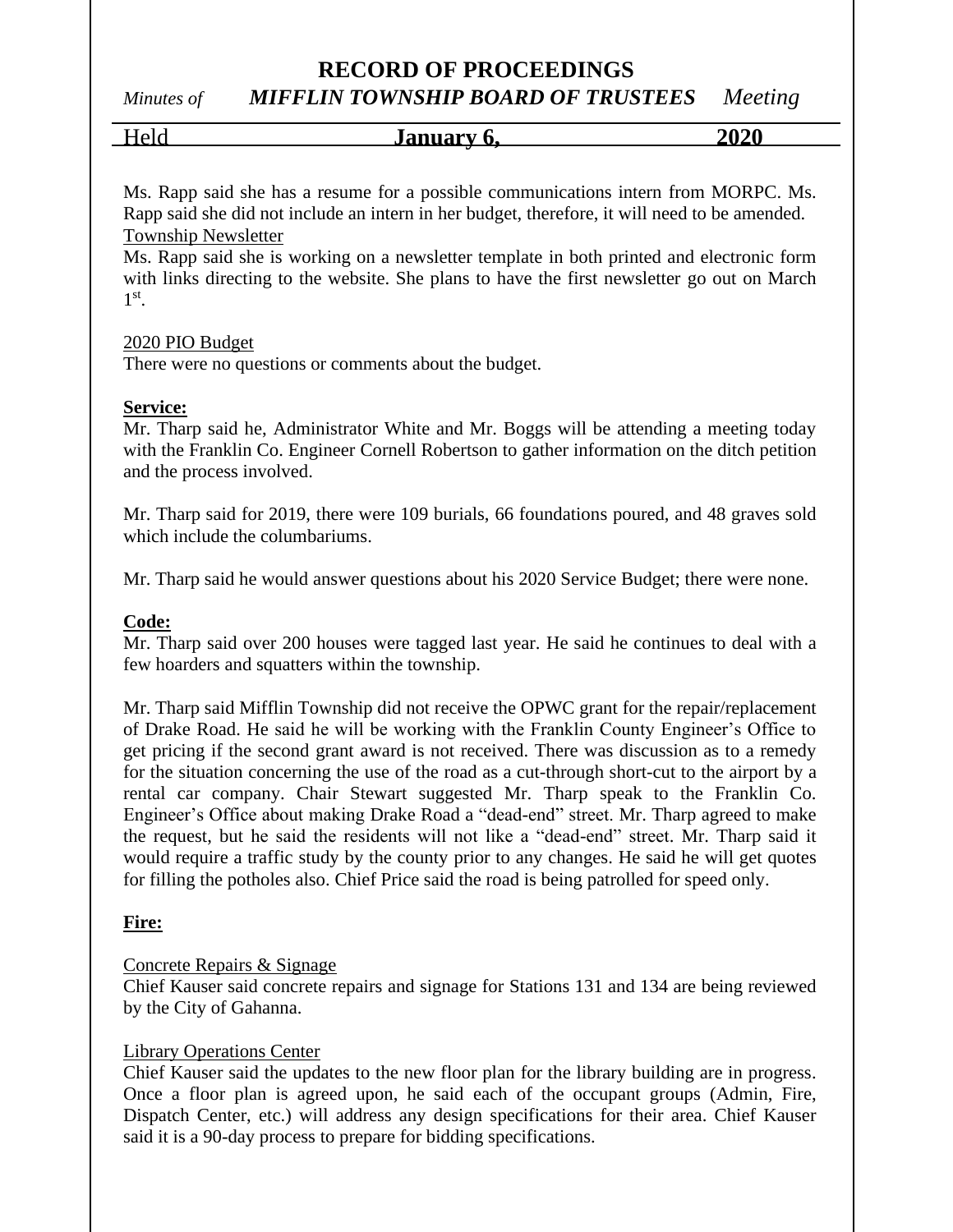### **RECORD OF PROCEEDINGS** *Minutes of MIFFLIN TOWNSHIP BOARD OF TRUSTEES Meeting*

# Held **January 6, 2020**

#### Station 132

Chief Kauser said Station 132 is awaiting the City of Columbus Parks Department to articulate permission to do a lot-exchange to stay on-site and save a considerable amount of money.

#### Community Education Center

Chief Kauser said the Community Education Center or "Annex" is being revised as the scope has changed and should be half of what was budgeted.

#### 2020 Fire Budget

Chief Kauser said his 2020 budget contains a cost of living adjustment increase. He said three ambulances are on schedule to be replaced in April. Chief Kauser said there are two firefighter vacancies and he is expecting up to three more in the 2020-2021 timeframe. Chief Kauser said he is continuing to work on his budget.

#### Occupational Physical Therapy

Chief Kauser said as part of the employees' health and wellness initiatives, workers' compensation reimbursements will be used to contract for the next three years of occupational physical therapy services via OSU CarePoint for preventative care and exercise direction. Chief Kauser said he is checking on the usage of the current SuperFit facility and will report back.

#### Smart Communications

Chief Kauser said they will be partnering with City of Columbus on Smart Communications program which controls traffic signals. The Fire Department will be purchasing a low-cost piece of equipment to participate.

#### Carpenter Road

Chief Kauser said the Carpenter Road development is on hold until the new administration is in place at the City of Gahanna. He said the one-acre parcel with a single-family house in front of the library operations center on Johnstown Road is available and should be purchased by the township. He said currently the public is cutting through the lot to bypass traffic. Chief Kauser said the entrance off Stygler Road could be secured from public access; township employees would have access via an RFID card.

#### **MECC:**

Chief Kauser said they are working very closely with five local police agencies to identify which services and resources could be shared. The data center could be considered a shared service to other government agencies.

#### **IT:**

Administrator White said because of the domain controller outage, a decision was made to move to Wow Business Services. Chief Kauser said software upgrades will be made to